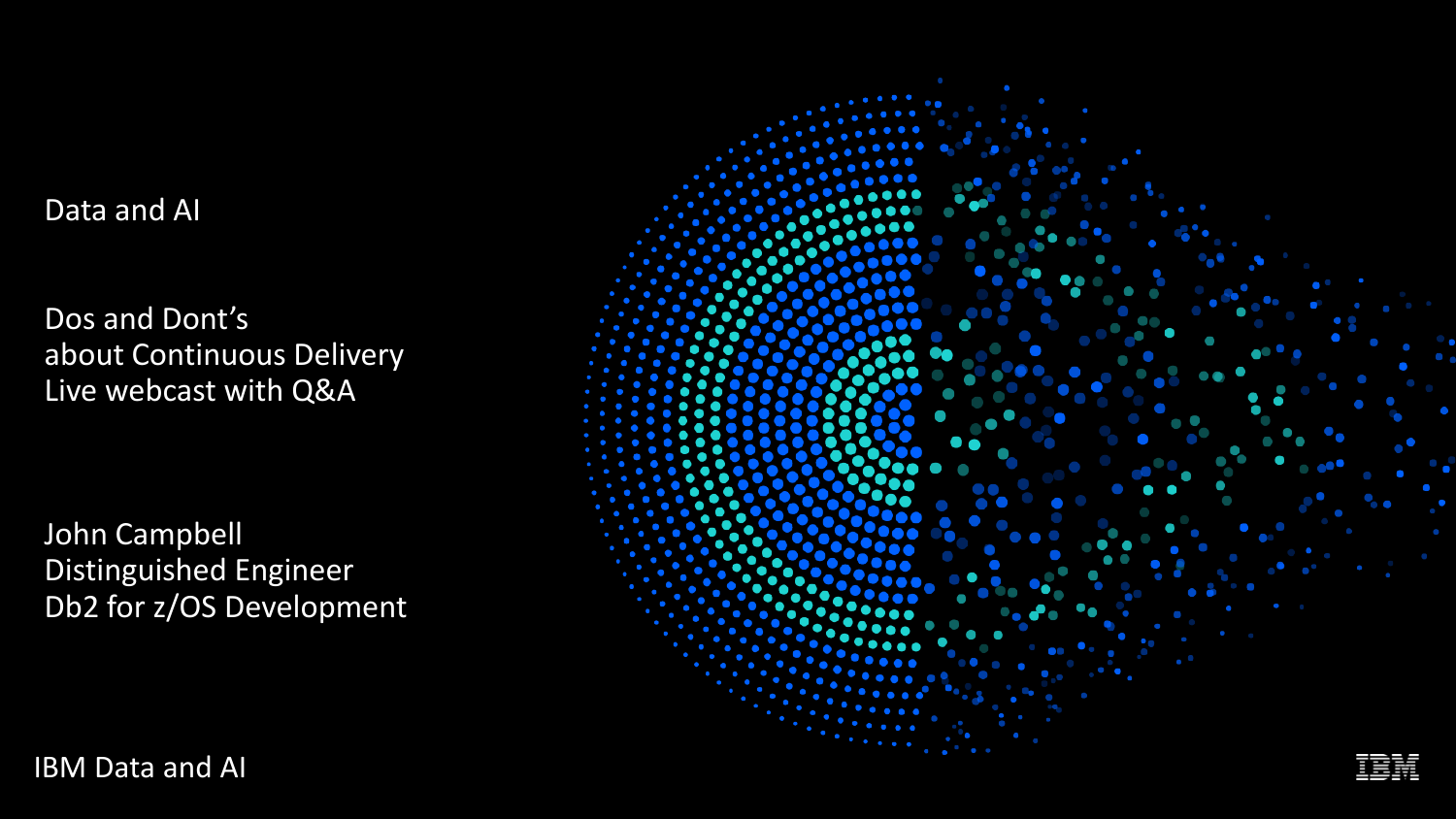

#### Continuous Delivery - Recap

- With Continuous Delivery, there is a single delivery mechanism for defect fixes and enhancements
	- PTFs (and collections of PTFs like PUTLEVEL and RSU)  $\rightarrow$  same as today
- With Continuous Delivery, there are four Db2 for z/OS levels to consider
	- Maintenance level (ML) = increased by applying maintenance
		- Also known as code level contains defect and new enhancement fixes
		- Most new functions are shipped disabled until the appropriate new function level is activated
	- Catalog level (CL) vehicle to enable new FL accumulative (skip level possible)
		- Db2 Catalog changes that are needed for some FLs
	- Function level (FL) needs to be activated accumulative (skip level possible)
		- Introduces new Db2 for z/OS features and functionality
		- No impact or change in existing application behavior which are protected by APPLCOMPAT level on BIND/REBIND
	- APPLCOMPAT level (AC) set by application provides an "island of stability" for a given application
		- Determines SQL function level of applications can increase FL of the application (and fallback)
		- AC on BIND must be advanced to exploit new SQL function
		- AC level in BIND/REBIND of package must be  $\leq$  FL and rules over FL
		- Freezes new SQL syntax even if FL is later moved back to earlier level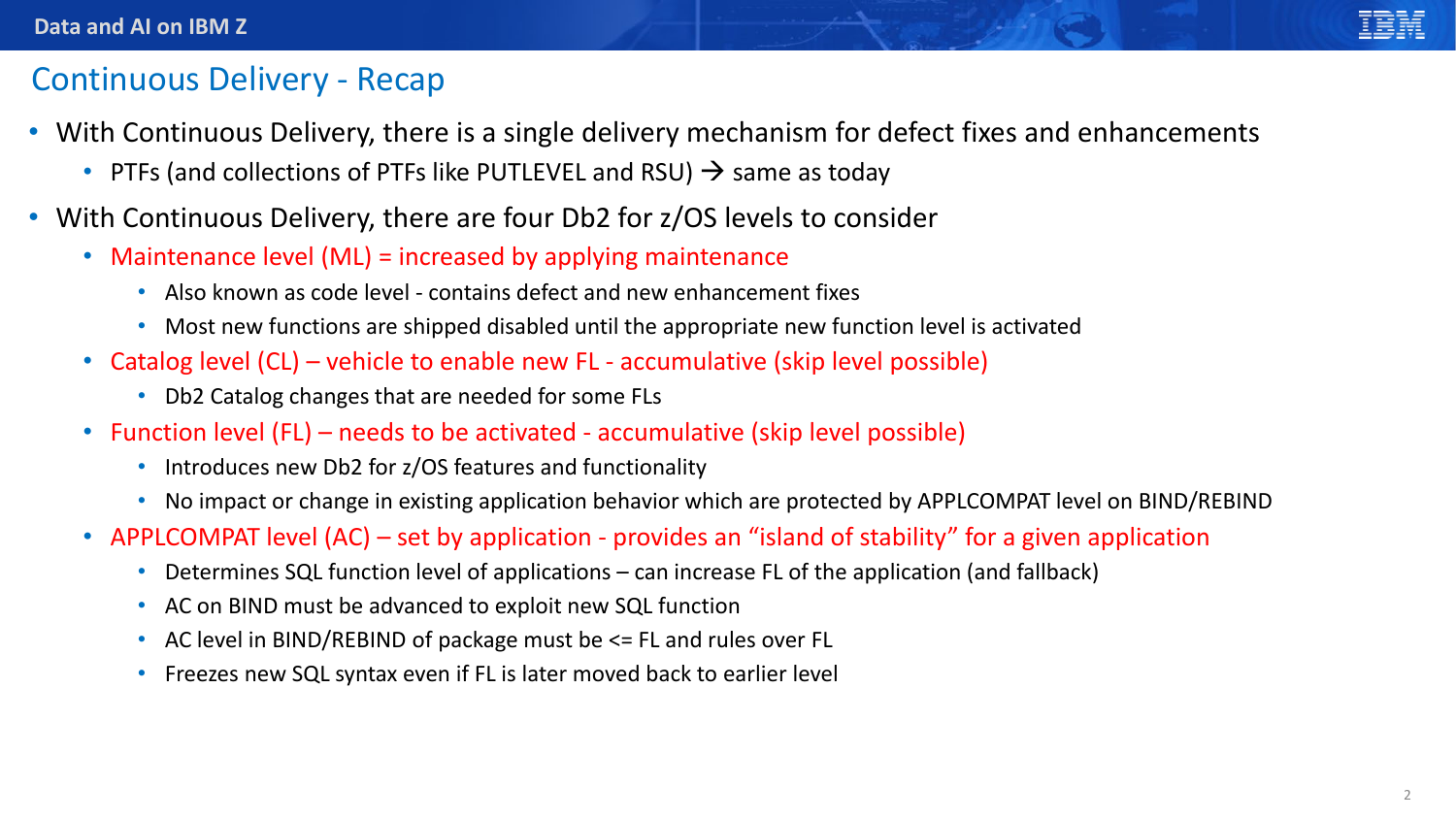#### Continuous Delivery – Recap …

• Example of how to get to a new function level



**Section**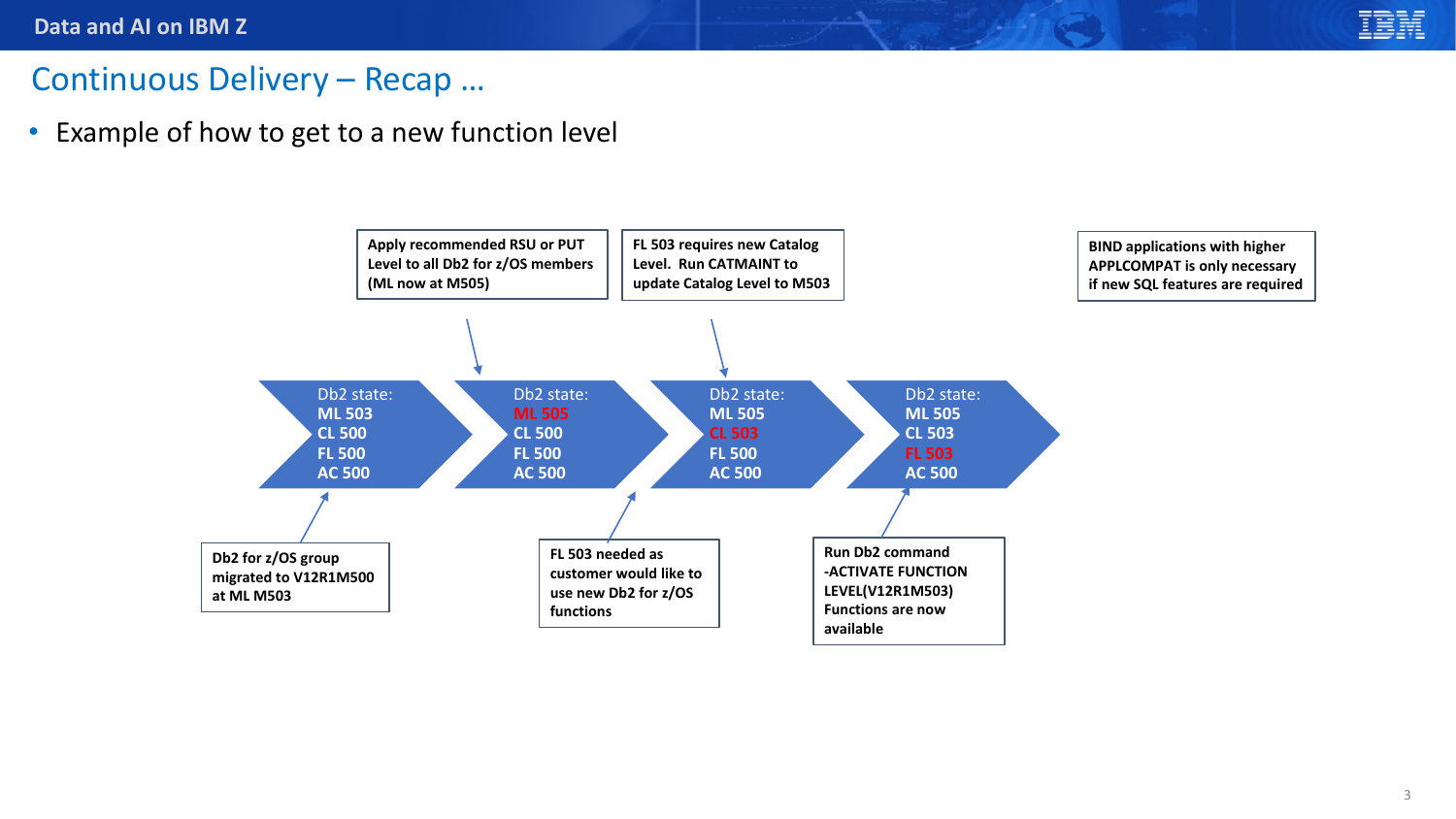- Major misconception
	- When progressively applying preventative service, which raises Maintenance Level (ML/code level) of Db2, then it must be complimented by activating the corresponding Function Level (FL) to match the ML i.e. to activate the new maintenance
	- In reality, new maintenance is active once applied
- Risks:
	- If the FL and/or CL is increased after introducing a new preventative service level and the maintenance proves to be unstable, you cannot backout to a previous maintenance service level which has a ML that is less than the respective FL and/or CL
	- Must fix forward!
- Recommendations:
	- Run on a new preventative service level in production for a minimum of 3 months before raising the FL or running a CATMAINT to raise the CL in support of a new FL
	- Stabilize the zParm APPLCOMPAT setting at V12R1M500
	- Stabilize the APPLCOMPAT setting of the Db2 Connect packages in the NULLID collection at V12R1M500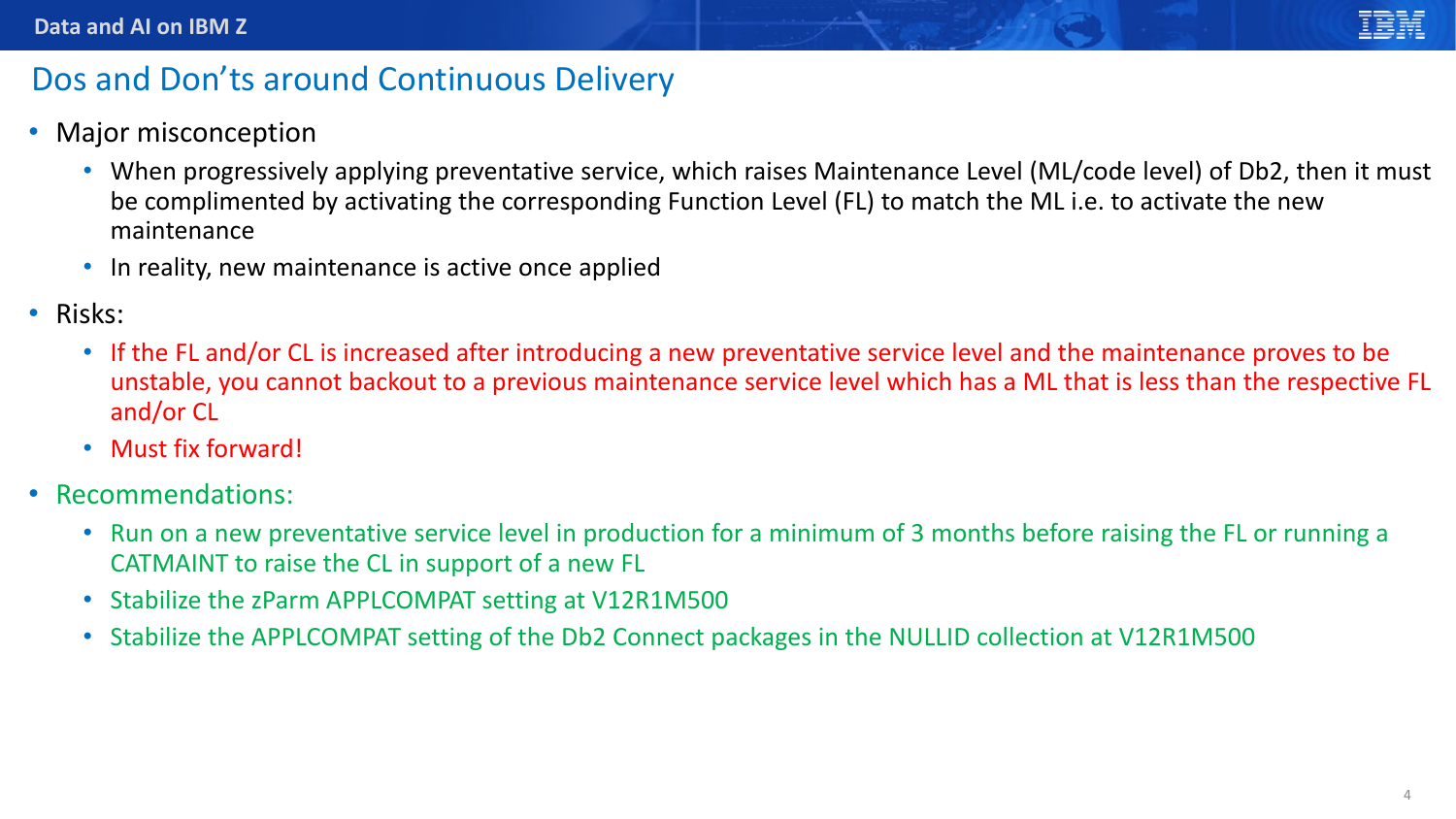- More recommendations
	- APPLCOMPAT should be explicitly specified on every BIND ADD and BIND REPLACE
		- No BIND should rely on picking up the default value from zParm APPLCOMPAT
		- APPLCOMPAT is a "sticky" option on REBIND
		- zparm APPLCOMPAT should be set conservatively and down-level at V12R1M500
	- SQLLEVEL setting in DSNHDECP should match the current Db2 Function Level
	- Db2 Connect packages in the NULLID collection should remain with APPLCOMPAT=V12R1M500
	- For distributed applications looking to exploit new SQL features, the Db2 Connect packages should be bound into a new collection specific to the Function Level and with the corresponding APPLCOMPAT equal to the Function Level
		- Applications must be directed to the proper collection using the currentPackagePath property in the driver or by setting this special register using a System Monitor profile

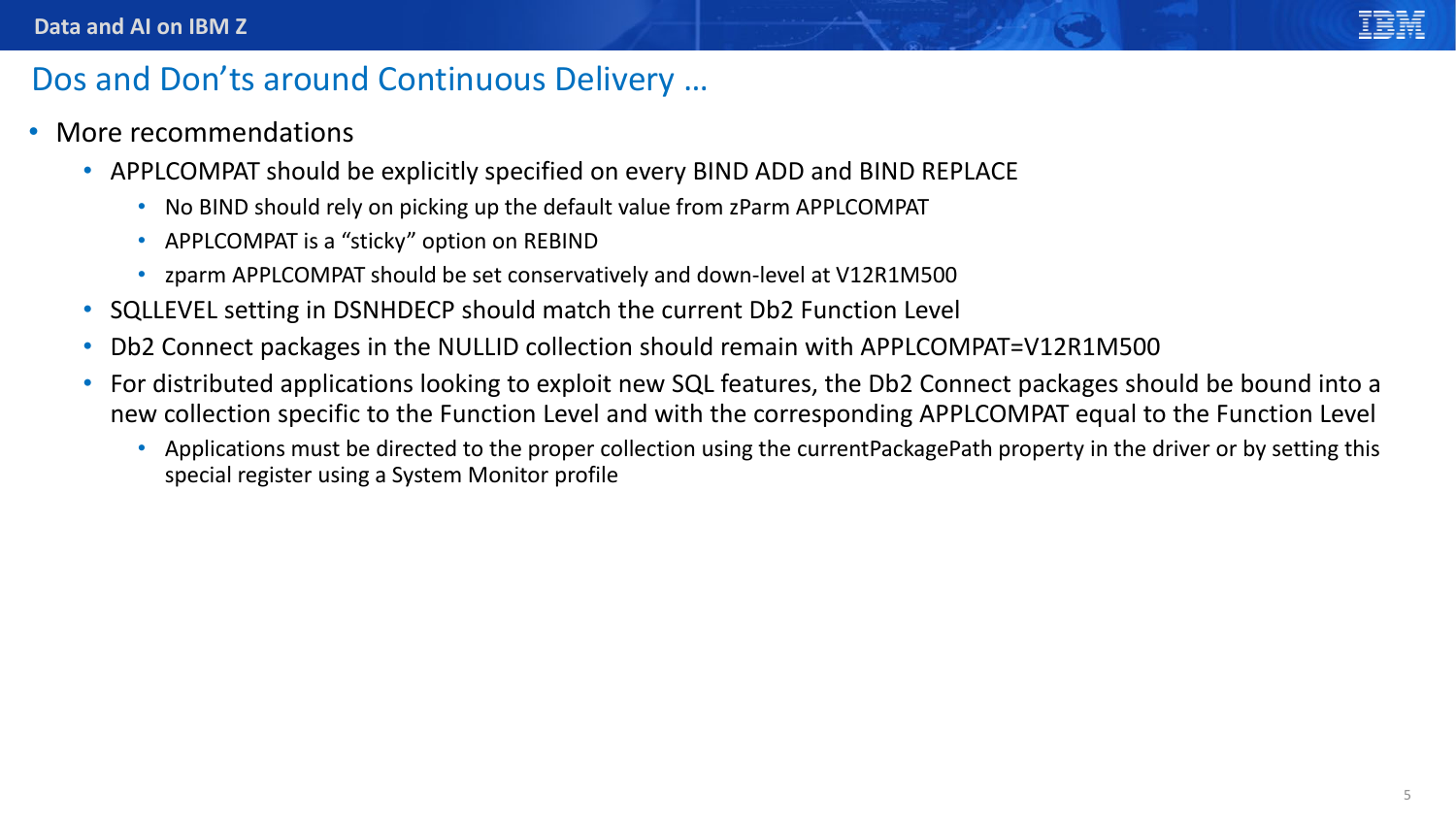- More recommendations …
	- The advancement of the Function Level of the data sharing group will be driven by one of the following
		- User requirement for new functionality tied to a specific Function Level
		- Maintaining currency aka "evergreening" e.g. every 2-3 years
	- Reminder: the Function Level of the data sharing group should not be increased until
		- Latest preventative service level has been proven to be running stable in production for at least 3 months
		- IFCID 376 has been used to analyze application incompatibilities and have them addressed
		- Investigation with vendors is complete, and the implementation is complete as to
			- What levels/patches are required to support/exploit the new Function Level
			- What the recommended APPLCOMPAT level should be for the BIND of the respective packages
	- Prior to exploiting any new Function Level beyond V12R1M500, the Db2 Connect infrastructure and drivers must be updated to the following minimum levels:
		- Need V11.1 FP1 (JCC driver level 3.72 to 4.22)
		- Db2 Connect Gateways must be updated to a minimum level of V11.5.1
			- Apply PTF for Db2 APAR PH15092 to support down-level clients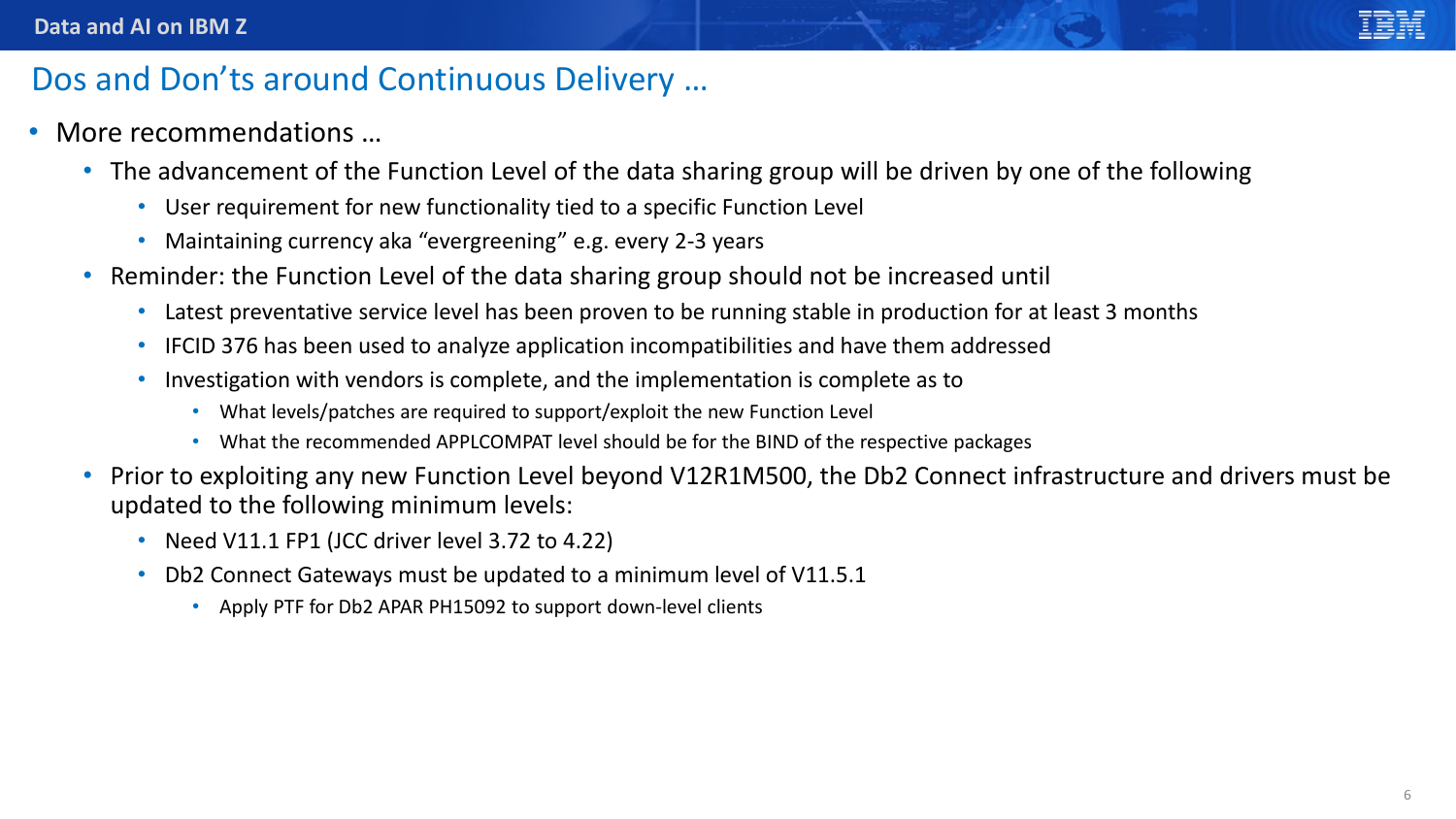- More recommendations ...
	- Function Level V12R1M504
		- After advancing the Function Level to V12R1M504 or later and running SQL DDL under a package having an APPLCOMPAT of V12R1M504 or later, then certain objects types are deprecated and any SQL DDL against these existing objects will fail e.g.:
			- Classic simple and segmented table spaces
			- Classic partitioned table spaces
			- Index controlled partitioned table spaces
			- Hash access table spaces
			- Synonyms
		- In order to run SQL DDL against these objects you must either downgrade the APPLCOMPAT of the associated package or preferably downgrade the APPLCOMPAT level by setting the special register (SET CURRENT APPLICATION COMPATIBLITY)
		- Reach out to all your tool vendors to identify which releases/patches are required to support Function Level V12R1M504 and will toggle the special register automatically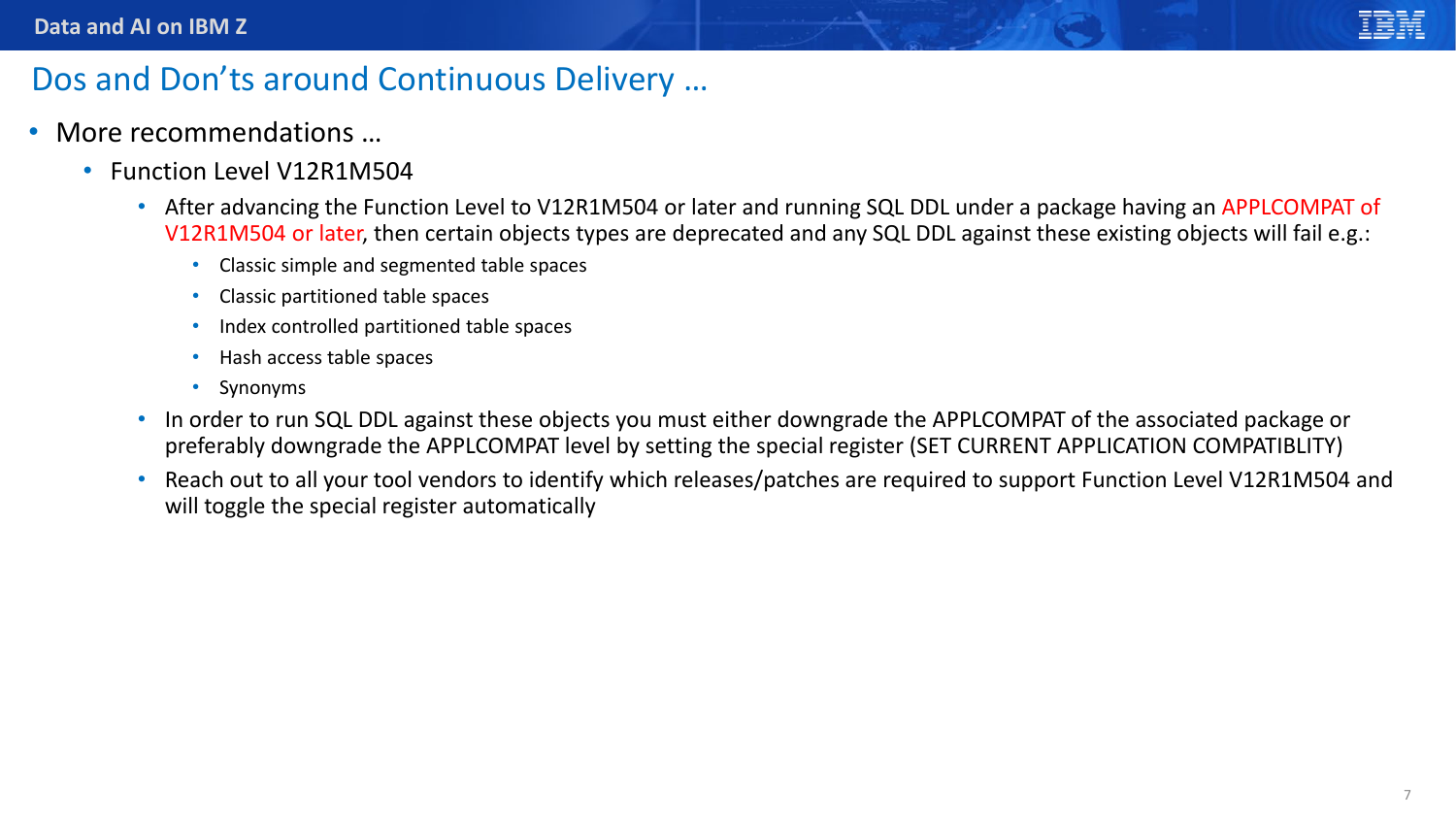- Function Levels and Quiesced Db2 members of Data Sharing Group
	- Quiesced member = inactive member
	- A migrating member, or one that is changing the Catalog Level (CL) or Function Level (FL) will only check the maintenance levels of the active members in a Db2 data sharing group when determining if something can be done or not
		- If a quiesced member has a down level Maintenance Level (ML) it will not be checked
	- Potential issues will then arise when restarting the quiesced member
		- ML of quiesced member does not support the current CL or FL
		- Subject Db2 member will not be allowed to start
	- Db2 member is essentially orphaned until it is restarted with a library that has a ML that supports both the current CL and FL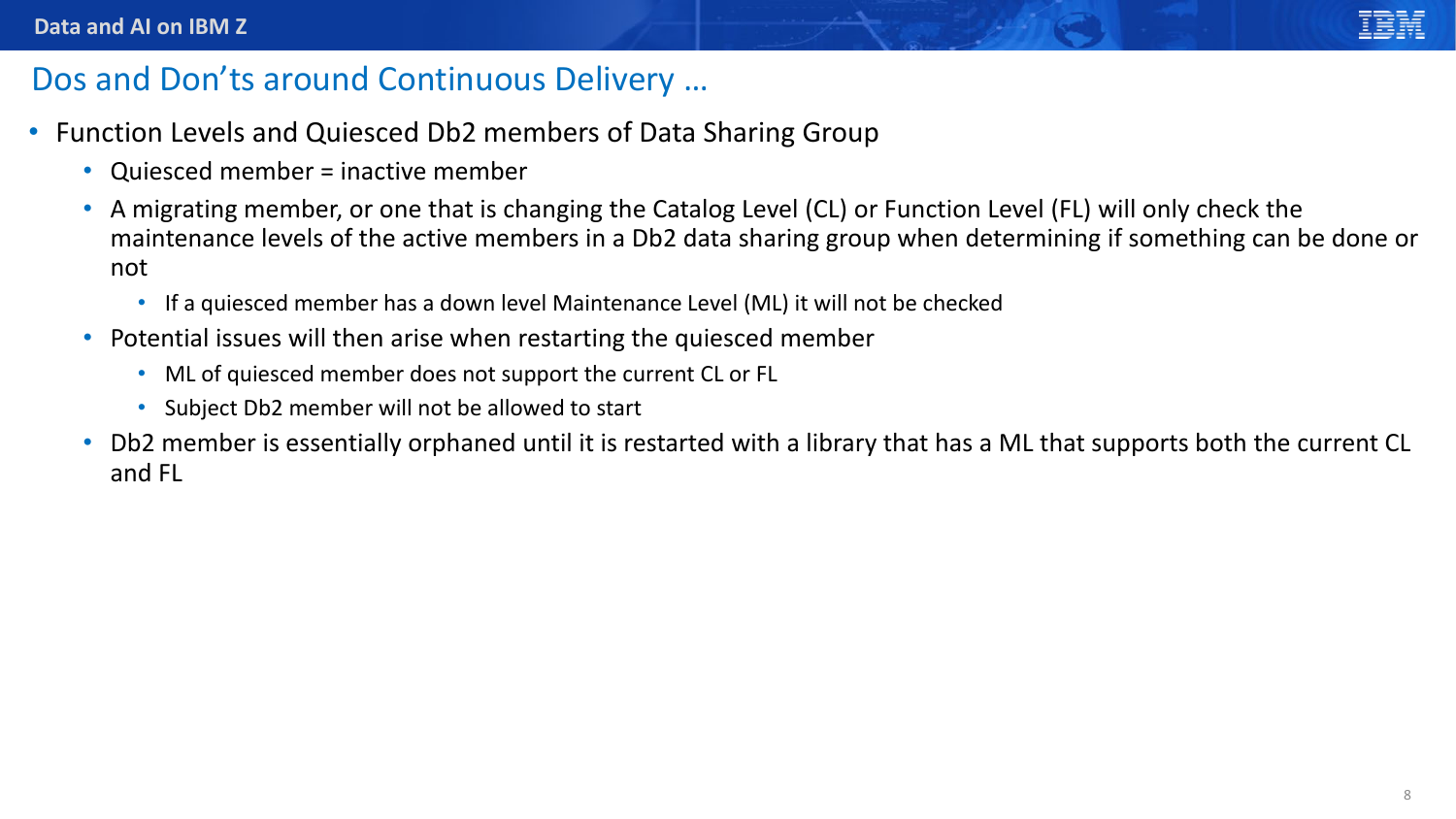## **Db2 12 Migration resources**

- John Campbell's webcasts
	- − <http://ibm.biz/DB2z2017WebcastSeries>
		- Db2 12 Technical Overview Parts 1 & 2
		- V12 Migration Planning and experiences
- [Db2 Advanced Class](https://www.ibm.com/developerworks/community/wikis/home?lang=en#!/wiki/Wc05a3bbc003d_44bf_8673_d5dd7683d239/page/Db2%20for%20zOS%20Master%20Class%202019%20-%20Workshop%20Announcement) 
	- Held twice a year in June and September
	- Normally held in IBM Hursley in June and IBM SVL in September
	- Held as virtual classes in 2020 because of COVID-19
- Join the World of Db2 for additional webcasts and materials

− [www.worldofdb2.com](http://www.worldofdb2.com/)



#### *"It's all about robustness"*